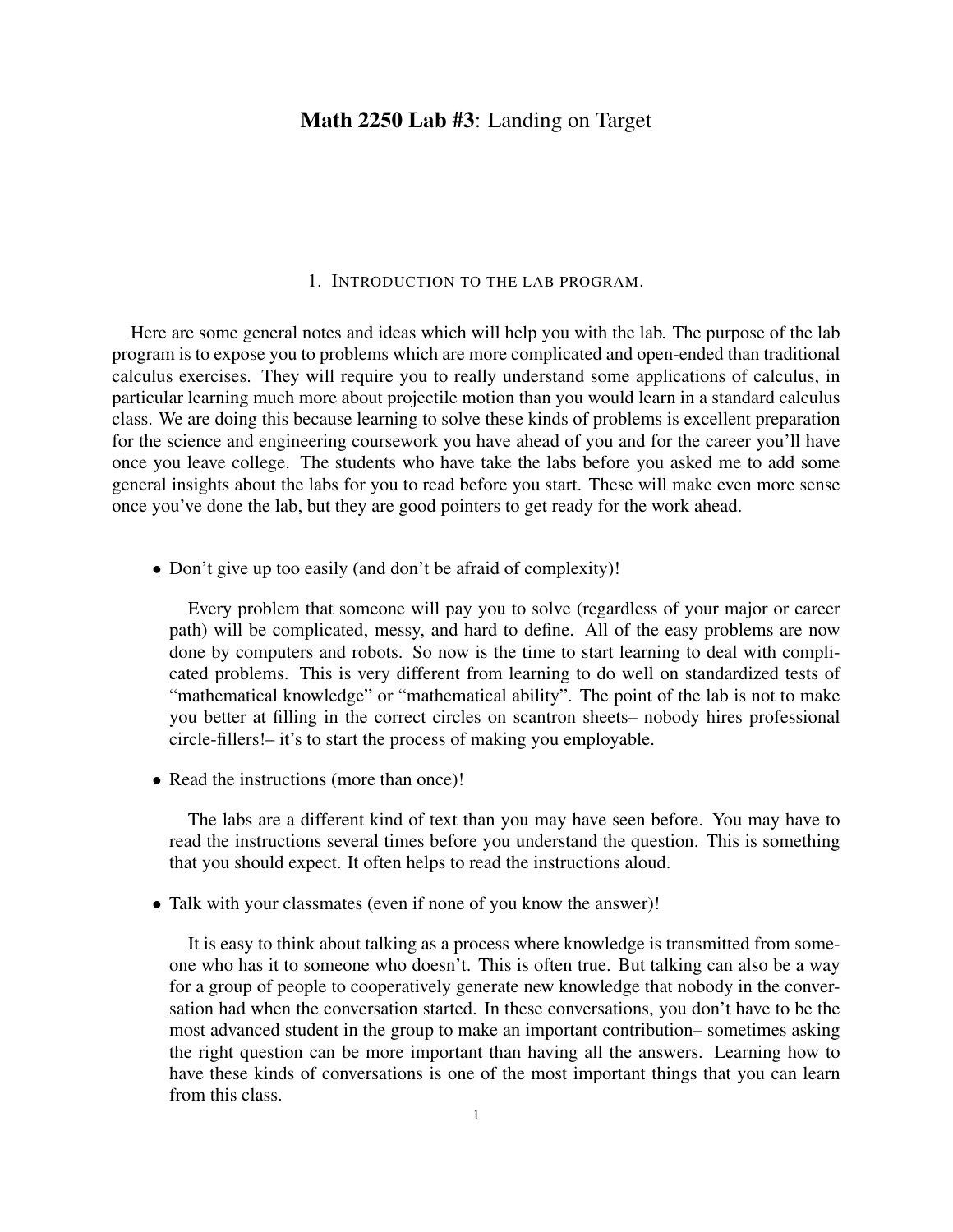### 2. CLIENT REQUIREMENTS

Our client is designing a robot to throw a ball across the table into a cup. The robot will have a rotating arm of length  $r$  cm mounted on a stand at height  $h$  cm above the table surface. The arm will spin at k rpm and release the ball at angle  $\theta_0$  (radians). The pictures below show the basic setup:



The client has now chosen the values  $r = 11$ cm and  $h = 15$ cm for the final design. Our assignment is to come up with a procedure for specifying  $\theta$  and k in order to hit a target at a fixed distance  $TD_0 \pm 0.5$  cm from the base of the launcher. We will have to explain to client how to solve for  $\theta$ and  $k$  in order to hit the target, and illustrate our method with some particular examples.

## 3. IMPLEMENTING THE LANDING POSITION FUNCTION ON A COMPUTER

- 1. In lab 2, you found the landing position of the ball as a function of the variables r, h,  $\theta$ , and  $k$ . For this lab, you will need to be able to calculate this landing position rapidly for various different values of these variables. There are several ways to do this:
	- use a programming language, such as Java, MATLAB, or Mathematica,
	- use a spreadsheet such as Excel or Google Sheets,
	- program a graphing calculator,
	- use WolframAlpha.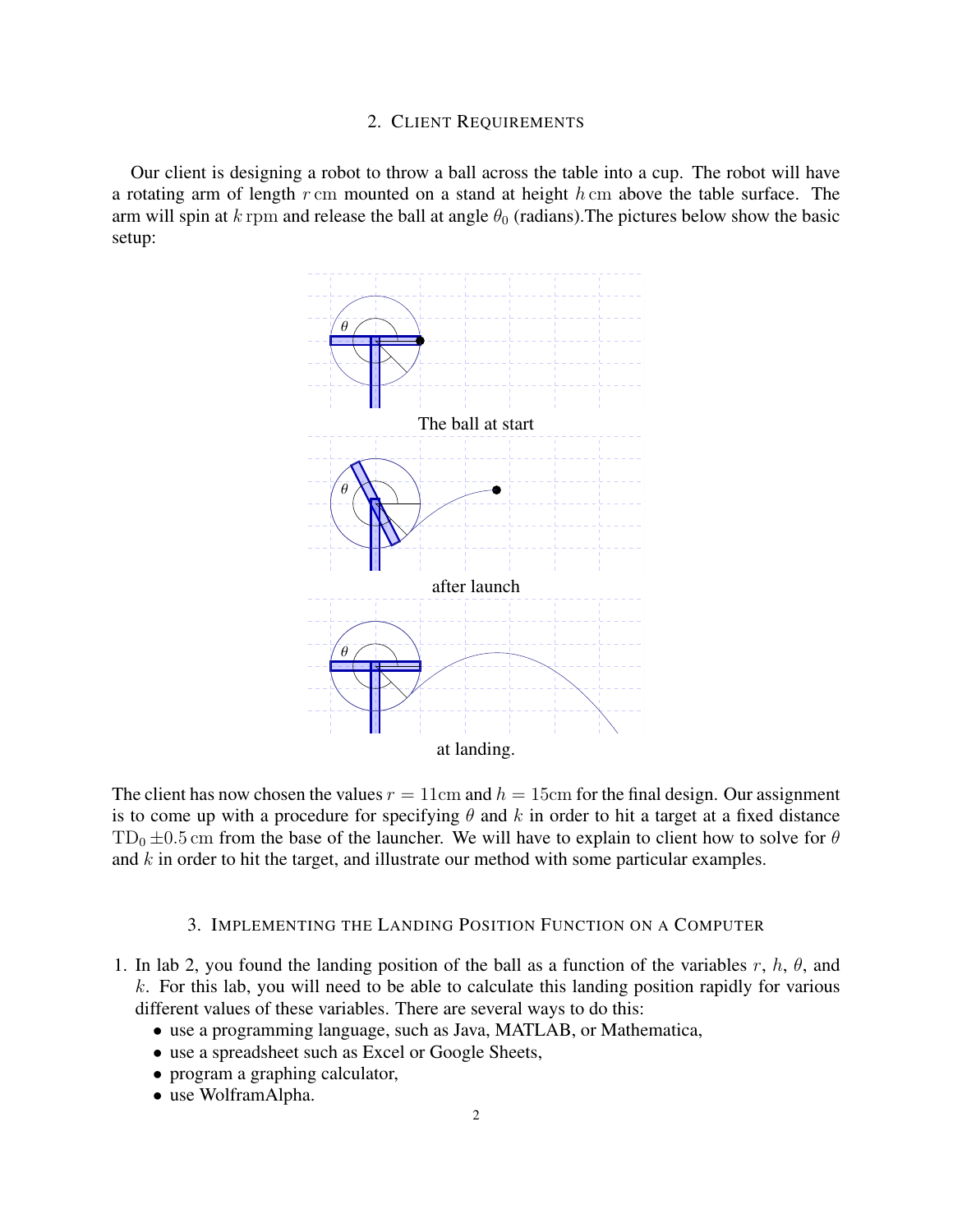Choose whichever method above that you are most comfortable with, and set up a computation for the landing function. Be sure to explain how your calculation works.

- 2. Invent *three* combinations of r, h, k, and  $\theta$  where you can guess the answer, explain your reasoning, and verify that your computer method produces the answer you expected. Then find another student, choose three arbitrary combinations of these variables, and verify that you both get the same answer from your computational methods. Be sure that you vary  $r$  and  $h$  as well as k and  $\theta$ .
- 3. Check the results from your previous computations in Lab 2, and make sure you get the same answers.

### 4. THE BISECTION METHOD

We are now going to use the bisection method to solve for combinations of release angle  $\theta$  and rotation speed  $k$  which land the projectile on target. This requires that you understand the bisection method and can apply it in an organized way.

- 1. Explain the bisection method. How does it work? What is it for? For extra credit: Can you implement the bisection method on your computing platform?
- 2. Suppose we fix k, r, and h, so that the landing position function is a function  $LP(\theta)$  of the single variable  $\theta$ . If  $k = 150$  rpm,  $r = 11$  cm,  $h = 15$  cm, use the bisection method to find an interval of  $\theta$  values  $[\theta_a, \theta_b]$  so that  $LP(\theta_a)$  and  $LP(\theta_b)$  are both within  $\pm 0.5$  cm of TD<sub>0</sub> = 35 cm.
- 3. The angle sensor on the robot registers angle in 4 degree increments. In our example, where  $k = 150$  rpm,  $r = 11$  cm,  $h = 15$  cm, and TD<sub>0</sub> = 35 cm, decide whether this angular resolution is good enough to land the ball within  $\pm 0.5$  cm of TD<sub>0</sub>.
- 4. Suppose that we fix  $\theta$ , r, and h, so that the landing position function is a function  $LP(k)$  of the single variable k instead. If  $\theta = 290 \text{ deg}, r = 11 \text{ cm}, h = 15 \text{ cm}$ , use the bisection method to find an interval of k value  $[k_a, k_b]$  so that  $LP(k_a)$  and  $LP(k_b)$  are within 0.5cm of TD<sub>0</sub> = 35cm.
- 5. The combination of sensor measurements that the robot uses to measure rotation speed are together accurate to  $\pm 5$ *rpm*. Is this rotational speed resolution good enough to land the ball within  $\pm 0.5$  cm of TD<sub>0</sub>?

## 5. SENSITIVITY ANALYSIS

We can see that we can either fix rotation speed and solve for a release angle or fix a release angle and solve for a rotation speed. In both cases, it seems that the robot is not accurate enough in its measurements of speed and angle to land the projectile within the acceptable range of landing positions. How accurate would the robot need to be? This is an error analysis problem, for which we need the theory of linear approximation.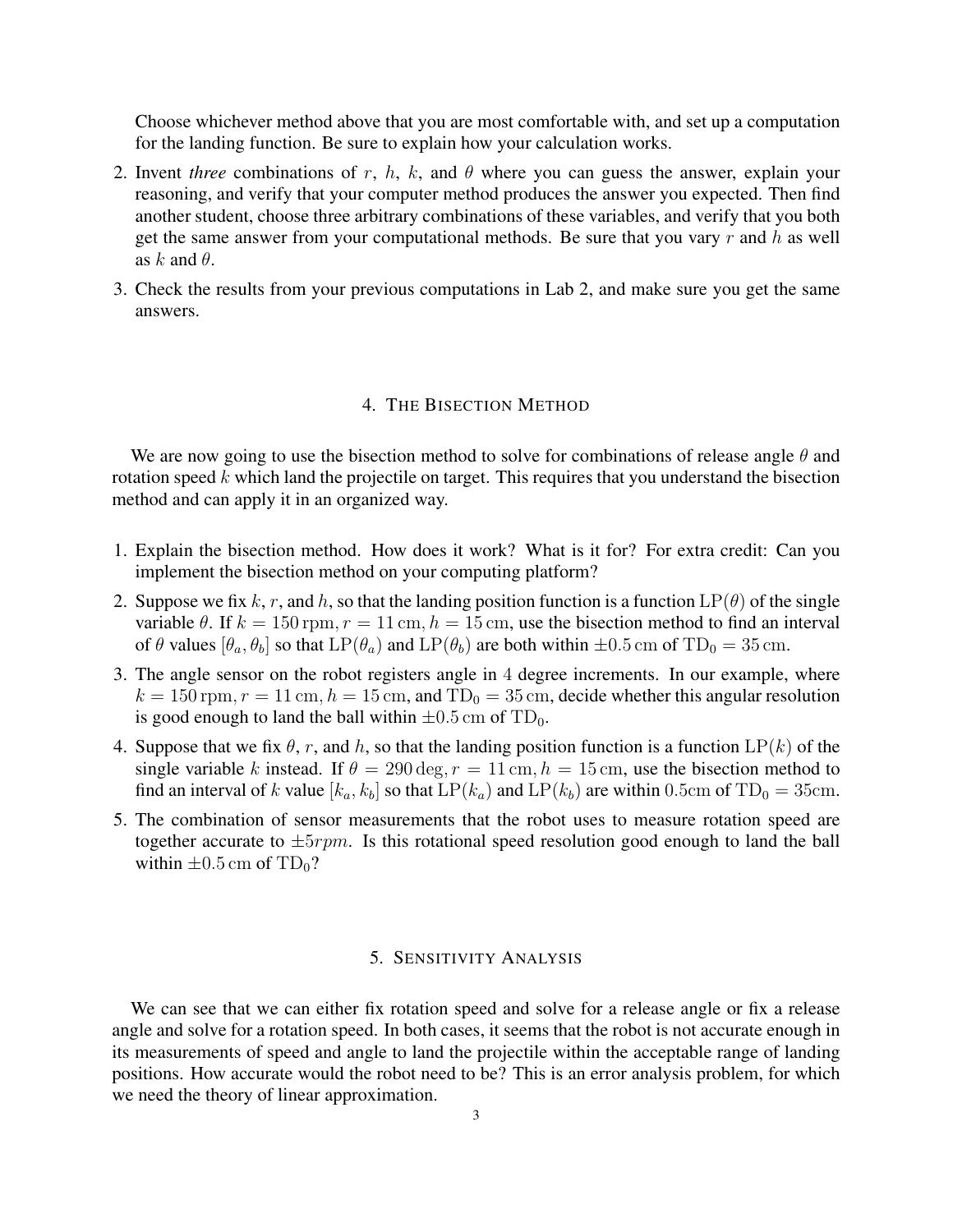Remember that for any differentiable function  $f(x)$  and any value  $x_0$ , if we vary  $x_0$  by some small amount  $\Delta x$ , we can estimate the change in the function values by

 $\Delta f \simeq f'(x_0) \Delta x$  or  $|f(x_0 + \Delta x) - f(x_0)| \simeq f'(x_0) \Delta x$ .

Let's apply this insight to our functions for landing position  $LP(\theta)$  and  $LP(k)$ .

1. Find an expression for the derivative  $\frac{d}{d\theta}$  LP. This is relatively easy using *Mathematica* or Wolfram Alpha, harder by hand. Try to break the problem down into manageable pieces. If you have

$$
LP(\theta) = \text{VX}(\theta)\tau(\theta) + \text{PX}(\theta),
$$

where  $\tau$  is flight time then

$$
LP'(\theta) = \text{VX}'(\theta)\tau(\theta) + \text{VX}(\theta)\tau'(\theta) + \text{PX}'(\theta)
$$

and you can work out the derivatives  $VX'(\theta)$ ,  $PX'(\theta)$ , and  $\tau'(\theta)$  separately.

- 2. Implement your calculation of the derivative on the same computing platform that you used for LP in part 1.
- 3. Above, you found an interval  $[\theta_a, \theta_b]$  of angles which land the projectile within 0.5 cm of 35 cm with  $k = 150$  rpm,  $r = 11$  cm,  $h = 15$  cm. Let's use the midpoint of that interval,  $(\theta_a + \theta_b)/2$ as our best guess for a  $\theta_0$  which lands the projectile as close as we can to the target at 35 cm. Compute the derivative LP'( $\theta_0$ ) and estimate a range of  $\theta$  values  $\Delta\theta$  which makes  $\Delta L$ P = 0.5 cm.
- 4. Use trial and error to find the actual range of  $\theta$  values which land the projectile between 34.5 cm and 35.5 cm. Compare this to the  $\Delta\theta$  above (hint: they should be very close).
- 5. Convert your  $\Delta\theta$  values into degrees and into percentage of a full revolution to get an intuitive sense of how accurate the angle sensor needs to be. (In principle, you could have intuition about radians. But very few people actually *do*.) Is this a large range of angles or a small one?
- 6. Suppose that  $LP'(\theta)$  was larger or smaller. Would the size  $\Delta\theta$  of the range of acceptable angles get larger or smaller? Why? What value of  $LP'(\theta)$  would give us the largest  $\Delta\theta$ ? Why?

#### 6. GRAPHING THE PROBLEM

We are now going to try to understand the analysis above graphically.

- 1. Make a graph of the landing position function  $LP(\theta)$  for values of  $\theta$  between 0 and  $2\pi$  using the previous values of  $k = 150$  rpm,  $r = 11$  cm and  $h = 15$  cm.
- 2. On the graph, locate  $\theta_0$  and the endpoints of the interval  $\theta_0 \pm \Delta \theta$  of angles with LP values in  $35 \text{ cm} \pm 0.5 \text{ cm}$ .
- 3. Looking at the graph, find a new  $\theta_1$  where  $LP'(\theta_1)$  is smaller. Plot the endpoints of the interval  $\theta_1 \pm \Delta \theta$  with LP values in  $LP(\theta_1)$  cm  $\pm$  0.5cm.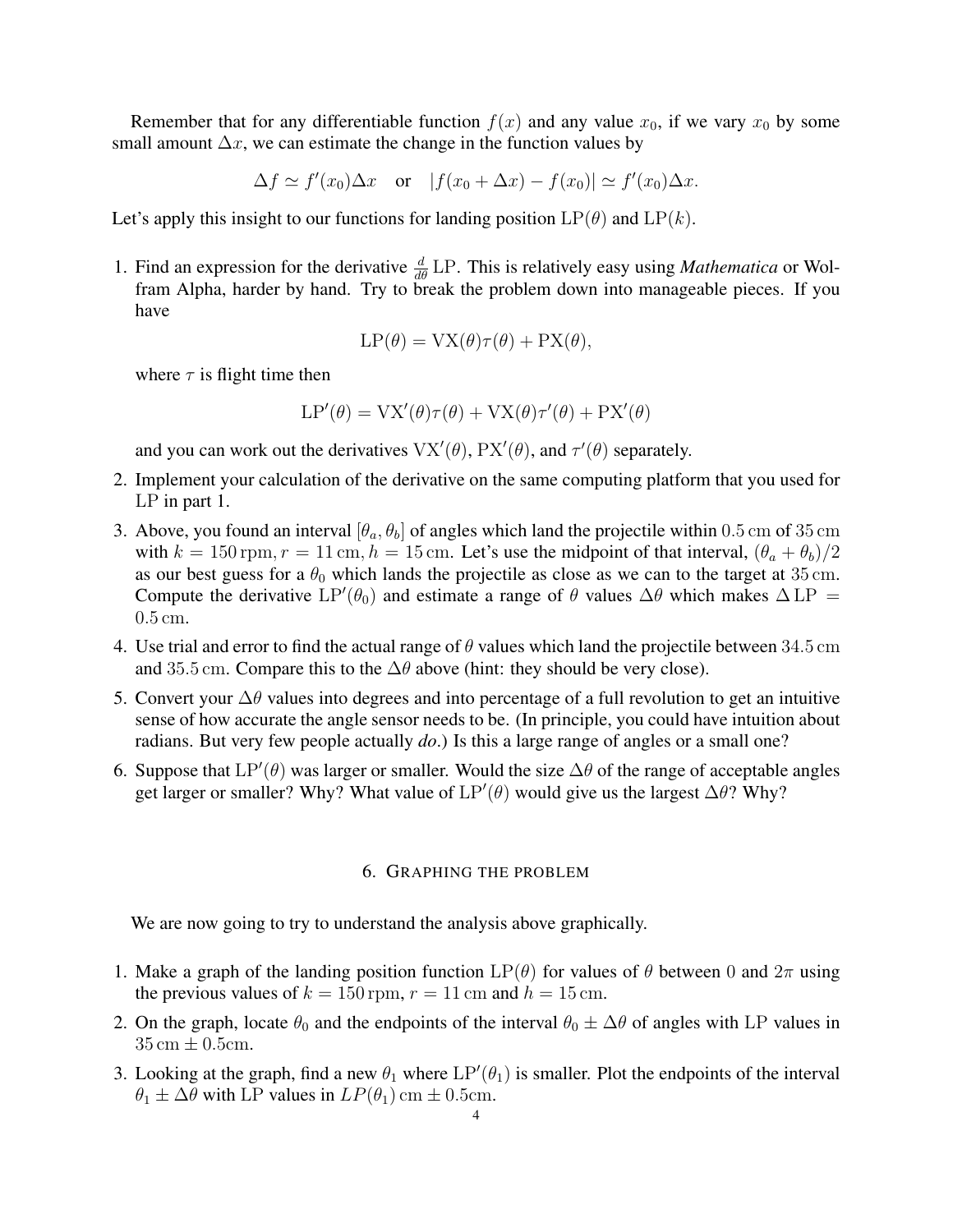## 7. CONCLUSION

What you've done so far should suggest a conclusion about the best angle to release at for any given rotation speed k. Of course, it doesn't tell you how to find k to finish the job! Note that there are two things you can do at this point: fix k and vary  $\theta$  (using the bisection method) and fix  $\theta$  and vary k (using the bisection method).

- 1. State clearly a procedure for finding the best k and  $\theta$  for a given landing position. Explain the connection between the graphs and the sensitivity analysis you did above.
- 2. Find the values of  $\theta$  and k which have the largest range of  $\theta$  which lands the projectile within  $\pm 0.5$  cm of 35 cm.

## 8. GRADING STANDARDS FOR THIS LAB

Basically, you will be graded on your explanation to the client of your procedures for solving this problem. The example computation is not the point of the lab, but it is the final test of your methods. If your methods (as carried out on the example) fail to work, it will cost you one letter grade.

- A. The lab is clearly explained and easy to follow for any client. The procedures are "ready to code". Explanations show a deep conceptual understanding of the mathematics of the various problems. Algebra and computations are clear correct and the equation found for landing position is clear and well-supported and results in a landing location within 2.0 cm of the correct location in the example computation.
- B. EITHER The lab is explained, but the explanation requires the client to be familiar with the problem or requires significant additional work in order for the client to implement the solution. The example computation is supported, but may be hard to follow. The landing location for the example is within 2.0 cm of the correct value OR The explanation of the lab meets the standards for the 'A' grade, but the example landing location is not within 2.0 cm of the correct location.
- C. EITHER The explanation in the lab is incomplete and/or does not show a conceptual understanding of the problem. Procedures are incompletely specified or require substantial effort to interpret. However, the example computation is supported and results in a landing location for the example within 2.0 cm of the correct value. OR The explanation meets the standards for the 'B' grade, but the example landing location is not within 2.0 cm of the correct location.
- D. Grades of 'D' or below are assigned to labs where the exposition is exceptionally poor and/or the computed landing location of the example ball is not near the correct location.

# 9. GROUP WORK STANDARDS FOR THIS LAB

The rule for group work on the labs is simple:

Work together, write separately, acknowledge everything.